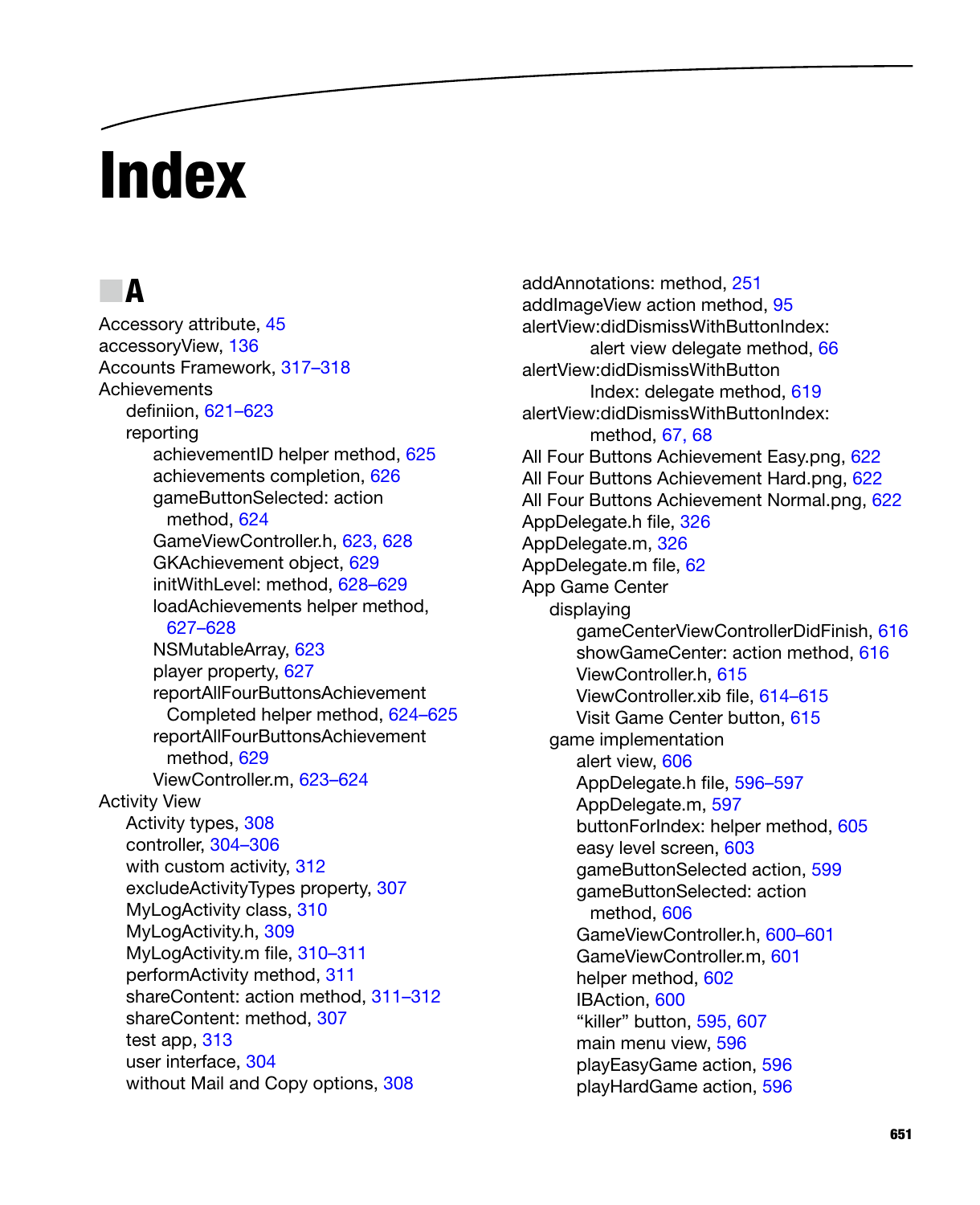playNormalGame action, 596 resetButtonTags, 604 setupButtonsForEasyGame, 604 setupButtonsForHardGame, 605 setupButtonsForNormalGame, 605 setupButtons helper method, 604 three levels, 598 UIAlertViewDelegate protocol, 600 UIViewController subclass, 598 user interface, 599 ViewController.h file, 602 ViewController.m, 602 ViewController.xib file, 595–596 viewDidLoad method, 597, 601, 603 welcomeLabel outlet, 596 local player authentication authenticatePlayer, 612–613 Game Kit framework cinfiguration, 611 outcome, 613 required device capability, 611 ViewController.h, 611–612 ViewController.m, 612 viewDidLoad method, 613 welcoming message screen, 614 registering with iTunes Connect application information, 609 app registered, 609 bundle identifier, 607 enabling Game Center, 610 Game Center sandbox, 607 iOS Dev Center portal, 608 iOS Provisioning Portal, 608 itunesconnect.apple.com, 608 Lucky Large App Icon.jpg, 609 Lucky Screenshot.png, 609 Lucky Screenshot (iPhone 5).png, 609 Apple, 176 **Application** action method alert view, 15, 16 configuration, 14 showAlert<sub>15</sub> Touch Up Inside events, 14 two connection, same event, 16, 17 Type, Event, and Arguments attributes, 14 ViewController.h file, 15 App Game Center (*cont.*)

class creation configuration, 18, 19 file folder and group folder selection, 19, 20 Info.plist property addition, 21–22 MyClass.h, 20 MyClass.m, 20–21 NSObject class, 18 Objective-C class template, 17, 18 Project Navigator, 17 error handling (*see* Error handling) exception handling (*see* Exceptions handling) framework link CoreData API, 7 CoreGraphics, 5 reference node, 6, 7 steps, 5 UIKit, foundation, 5 launch images design, 76–77 files, 73–76 lite version build target addition, 70–72 specific version coding, 72–73 outlet creation Assistant editor, 10, 11 button title, 13 Ctrl-drag, 11 Editor group, 10, 11 Interface Builder, 10 outlet configuration, 12 property, 12 viewDidLoad method, 13 resource file addition, 22–24 single-view application with app delegate and view controller, 4, 5 ARC, 2 Objective-C file template, 2 parent folder selection, 3, 4 project configuration, 2, 3 properties, 2 template, 1, 2 version control, 3 storyboards (*see* Storyboards) user interface control view, 8–10 application:didDismissWithButtonIndex: method, 66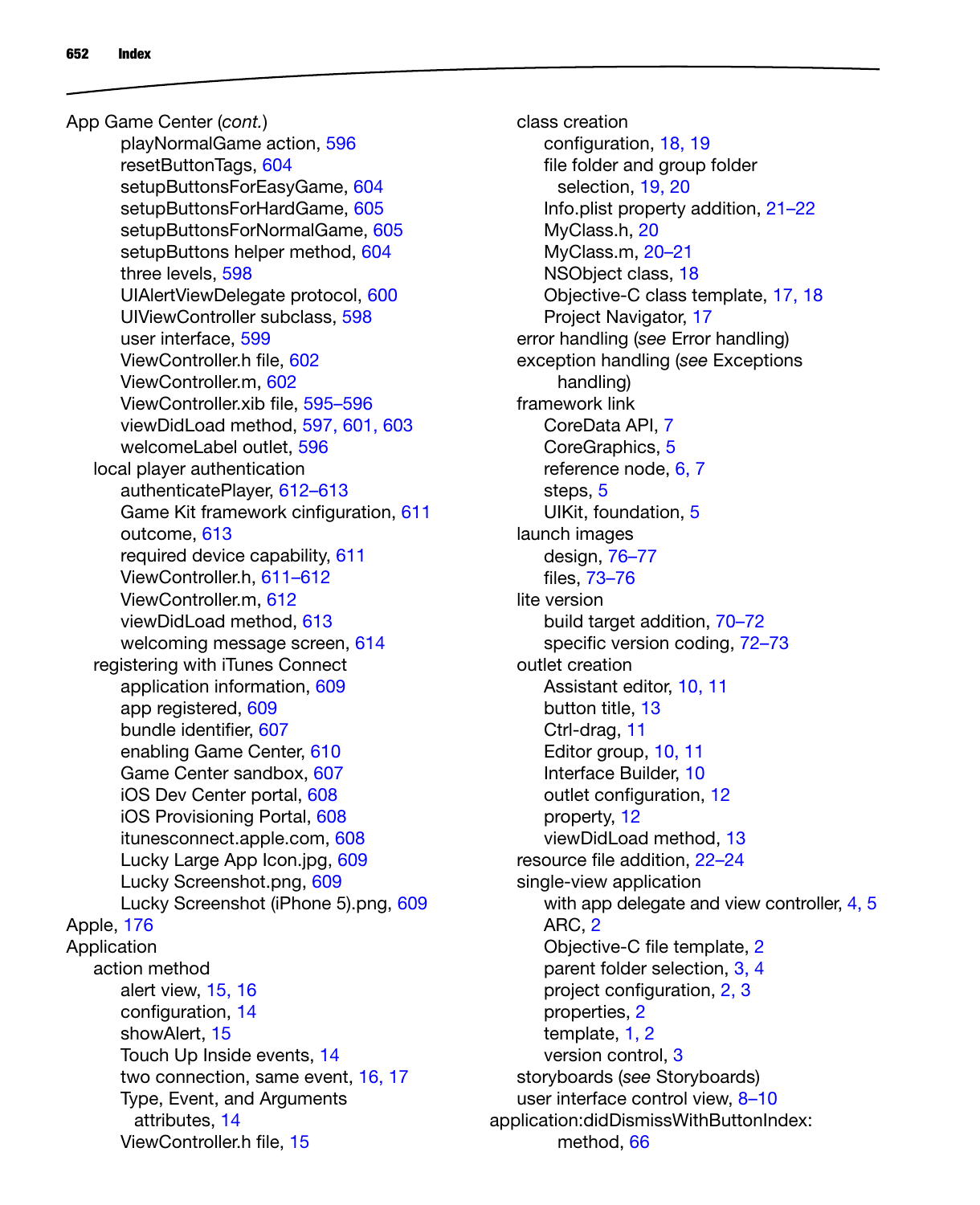application:didFinishLaunchingWithOptions: method, 62, 64, 66, 597 application:openURL:sourceApplication:annotat ion: delegate method, 293 attemptRecoveryFromError:optionIndex: method, 51 Attribute inspector, 82 Audiovisual (AV) Foundation framework, 361 authenticateLocalPlayer helper method, 634–635 Autolayout ambiguous layouts adding code to create buttons, 101 adding constraints to pin buttons, 101–102 Autolayout trace, 104 equal width buttons, 104, 105 NSDictionaryOfVariableBindings(), 102 Pause Program Execution button, 103 unequal width buttons, 102, 103 constraints adding own constraints, 85 adding trailing button, 87–89 on by default, 83, 84 default spacing, 80, 81 Horizontal Space Constraint, 82, 83 landscape orientation, 83 lowering priority, 86 Options menu, 82 portrait orientation, 79, 80 Size inspector, 81, 82 text field, 81 Width Constraint, 86 programming adding image views, 95 building imageViewConstraints array, 95–100 single-view application setup, 89-91 Visual Format Language, 91–94 unsatisfiable constraints, 105–111 Automatic Reference Counting (ARC), 2 Autoresizing mask constraints, 106 AVAudioPlayer action methods, 387 adding property, 385 button action methods, 387, 388 errors and interruptions, 388–389 importing APIs, 384

slider values, 385 updateLabels method, 387 user interface, 384 view controller, 385–386 viewDidLoad method, 386–387 AVAudioRecorder action and outlet creation, 390 action methods, 392 Delegate protocol, 392 importing AVFoundation framework, 389 interruptions, 394 Play button, 393 updateLabels method, 392 user interface, 389 view controller, 390–391 viewDidLoad method, 391, 392 AVCaptureAudioDataOutput, 367 AVCaptureAudioFileOutput, 367 AVCaptureMovieFileOutput, 367 AVCaptureSession camera preview, 364 capturing still images AssetsLibrary.framework, 364 AVCaptureStillImageOutput, 364, 366 captureStillImage, 367 captureStillImageAsynchronously FromConnection method, 367 imageDataSampleBuffer, 368 Info.plist file, 350 NSPhotoLibraryUsageDescription, 350 save, photos library, 368–370 user interface with capture button, 365 ViewController.h file, 365–366 viewDidLoad method, 366 capturing video app with take photos and record videos, 377 audioInput, 374 AVCaptureFileOutputRecordingDelegate protocol, 371 AVCaptureMovieFileOutput's delegate method, 375–376 AVCaptureOutput, 376 capture action method, 374 frames, 377–380 movieOutput, 374 switch modes, 370, 371 tempFileURL method, 374–375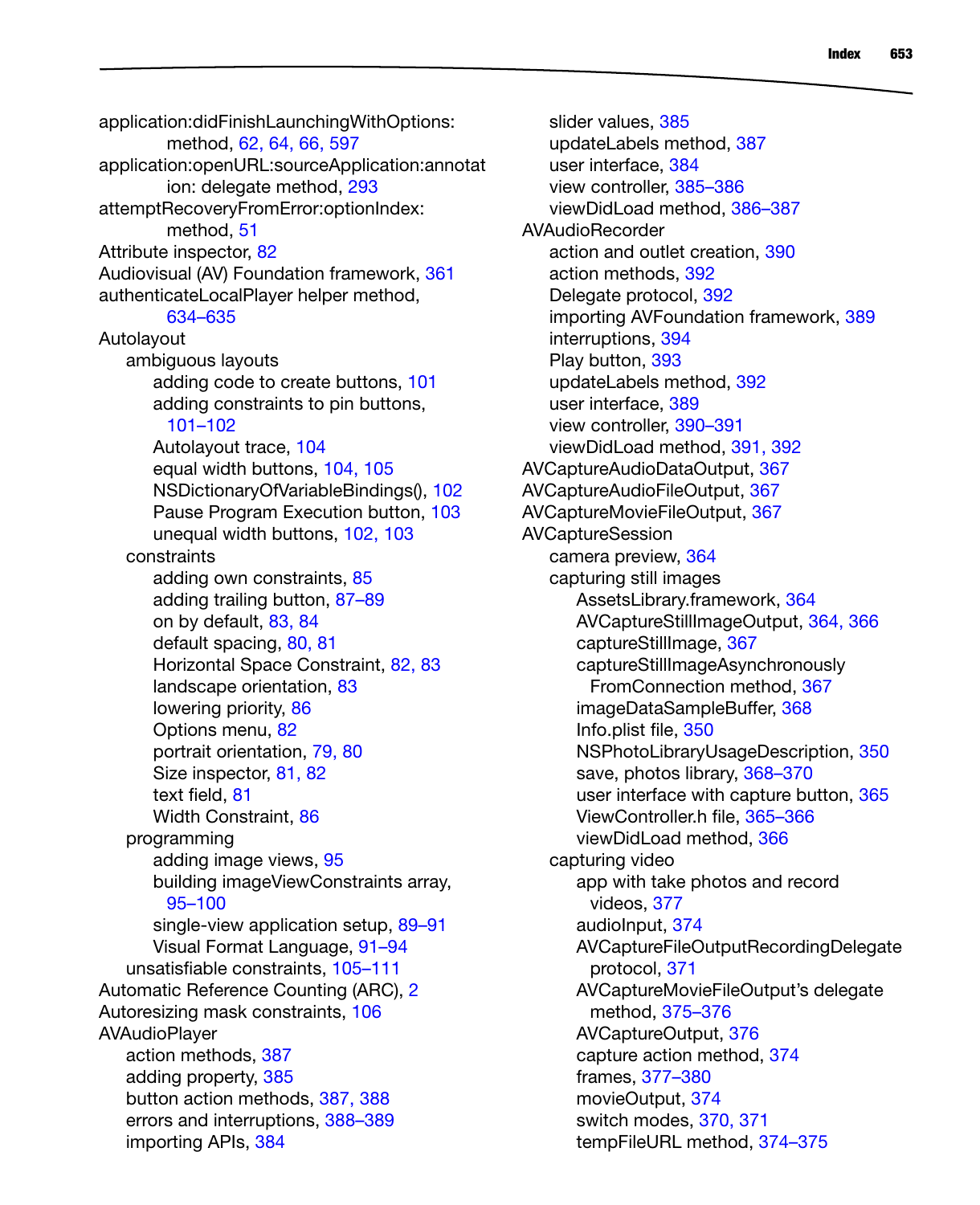updateMode, 376 ViewController.h file, 371–372 viewDidLoad method, 372–373 preview display AVCaptureDevice class method, 362 AVCaptureDeviceInput, 362 AVCaptureSessionPresetHigh, 362 AVCaptureVideoPreviewLayer, 362–363 AVFoundation framework, 361 AVMediaTypeVideo and AVMediaTypeAudio, 362 single-view project, 361 UIImagePickerController interfaces, 361 UIVideoEditorController interface, 361 video input instance, 361 viewDidLoad method, 362 viewWillAppear: method, 363–364 AVCaptureStillImageOutput, 380 AVCaptureVideoDataOutput, 366, 380 AVCaptureVideoPreviewLayer, 362–363 AVMediaTypeAudio, 362 AVMediaTypeVideo, 362 AVCaptureSession (*cont.*)

## N **B**

Background playback avItemFromMPItem:method, 410 clearing the playlist, 414 CMTimeMake() function, 414 declaration, 406–408 frameworks neded, 405 goToPrevTrack:and goToNextTrack: method, 413 Library button, 409 lock screen information, 411, 412 MPMediaPickerController, 409 MPNowPlayingInfoCenter, 405 pausePlayback method, 413 remote controls, 414 startPlayback method, 410, 411 startPlaybackWithItem:method, 410 togglePlay, 412 updateNowPlaying, 411 user interface, 405–406 view controller, 409 viewDidLoad method, 409

**Baltimore** CLRegion object, 205 delegate methods, 206–207 didEnterRegion and didExitRegion method, 207 error codes, 206 identifier property, CLRegion, 205 kCLAuthorizationStatusNotDetermined status, 204 local notification, 207 maximumRegionMonitoringDistance property, 205 (.m) implementation file, 204 monitoredRegions property, 205 setup application, 203 user interface, 203 view controller's header file, 203–204 Bundle identifier, 607

# N **C**

Camera AVCaptureSession (*see* AVCaptureSession) custom overlays (*see* Custom Camera Overlays) edting video editVideo action, 354 imagePickerController:didFinishPicking MediaWithInfo: method, 350 path storage property, 354 pathToRecordedVideo property, 355 UIVideoEditorController, 353, 356, 357 UIVideoEditorControllerDelegate protocol, 355–356 user interface with editing button, 353, 354 recording video availableMediaTypesForSourceType: class method, 351 CFStringRef, 353 image picker view with switch control, 353 kUTTypeMovie, 353 linking Mobile Core Services framework, 352 mediaType, 353 taking pictures editing, 349–350 error message, 345 image picker instance, 347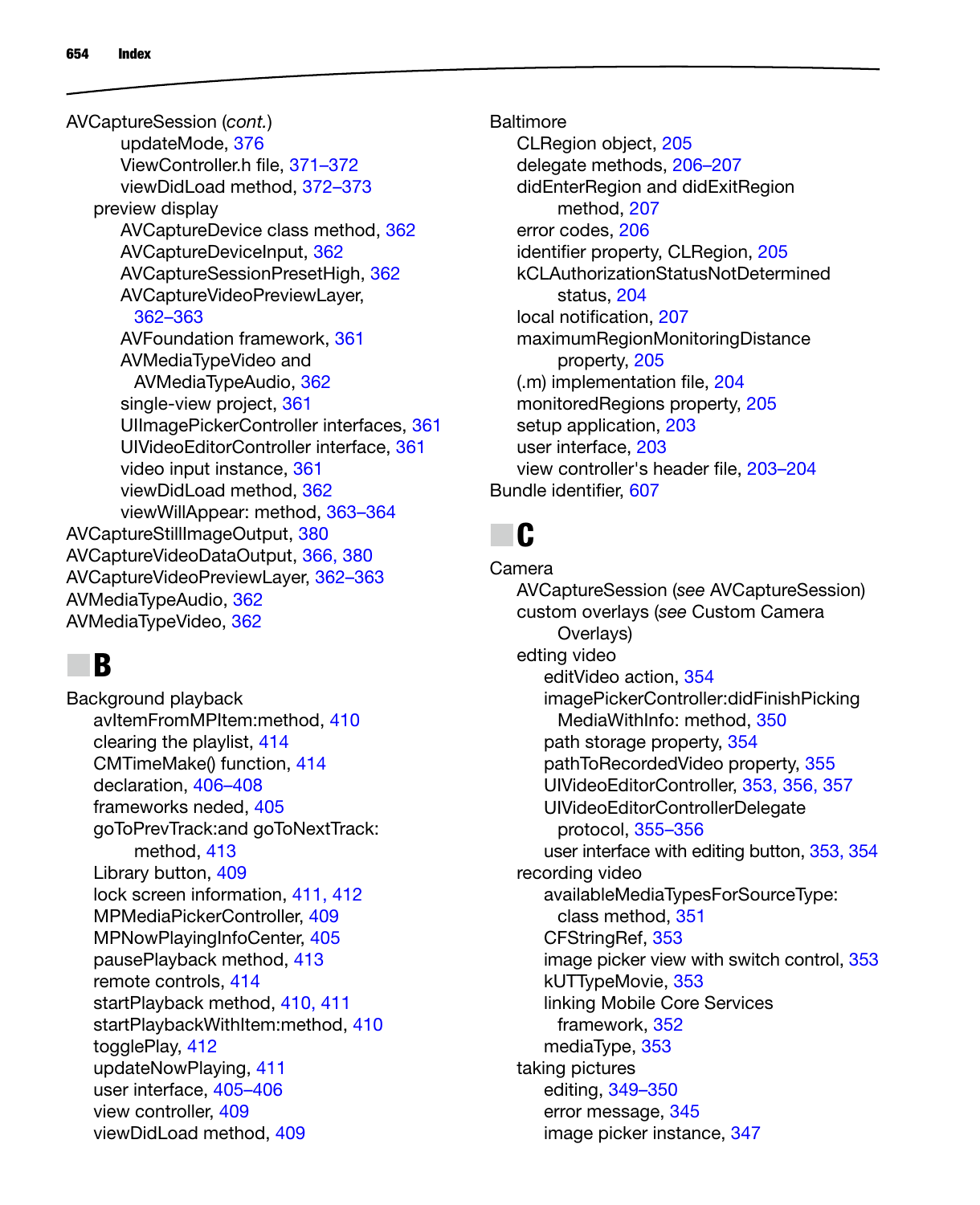picture retrieval, 348–349 save, photos album, 350–351 single view application template, 343 UIAlertView, 345 UIImagePickerController, 347 UIImagePickerController class, 344–345 UIImagePickerControllerDelegate, 346 UIImagePickerViewController, 347, 348 UINavigationControllerDelegate, 346 user interface, 343–344 captureOutput:didFinishRecordingToOutputFile AtURL: method, 379–380 CFStringRef, 353 cleanPlaces method, 281 clickedButtonAtIndex: delegate method, 55 Compose View addImage: method, 315 Facebook user interface, 314 shareOnFacebook method, 314 SLComposeViewController, 313 SLServiceTypeFacebook, 316 SLServiceTypeTwitter, 316 SLServiceTypeWeibo, 316 contentView, 135 Core data data model attributes, 516 Cascade value, 520 Delete Rule drop-down menu, 520 Deny value, 520 editor, 518 entity, 516 Graph Editor Style mode, 521, 522 inspector, 519, 520 inverse relationship, 520, 521 My Vocabularies app, 517, 518 name attribute, 518 No Action value, 520 Nullify value, 520 objective-C classes, 521 to-many relationship option, 517, 519, 520 two-way relationship option, 517 Vocabulary entity, 518, 519 word and translation attributes, 520 NSFetchedResultsController, 514 NSManagedObject, 514 NSManagedObjectContext, 514 NSManagedObjectModel, 513

NSPersistentStoreCoordinator, 514 set up, 514–516 vocabularies table view add action method, 528 alertView:clickedButtonAtIndex: delegate method, 528 application:didFinishLaunchingWith Options: method, 526 cache name, 524 cells configuration, 525 custom initializer method, 523 declarations, 526 fetchedResultsController property, 523 managedObjectContext property, 523 new vocabularies addition, 527–529 NSFetchedResultsController class, 524, 525 NSFetchRequest, 524 performFetch: method, 524 setSortDescriptors: method, 524 tableView:commitEditingStyle:forRow AtIndexPath: delegate method, 529 viewDidLoad method, 524–525 VocabulariesViewController.h file, 522 Vocabulary deletion, 530 word edit view add action method, 538–539 cancel action method, 537 completion handler, 539 done action method, 537 EditWordViewControllerCompletion Handler, 535 EditWordViewController.h file, 535 navigation controller, 536 objective-C blocks, 535 tableView:commitEditingStyle:forRow AtIndexPath: delegate method, 540 tableView:didSelectRowAtIndexPath: delegate method, 539–540 user interface, 534, 535 viewDidLoad method, 536 VocabulariesViewController.m file, 541 vocabularies, words addition, 539 word deletion, 540, 541 WordsViewController.h file, 537 words view controller data source delegate method, 531 header file, 532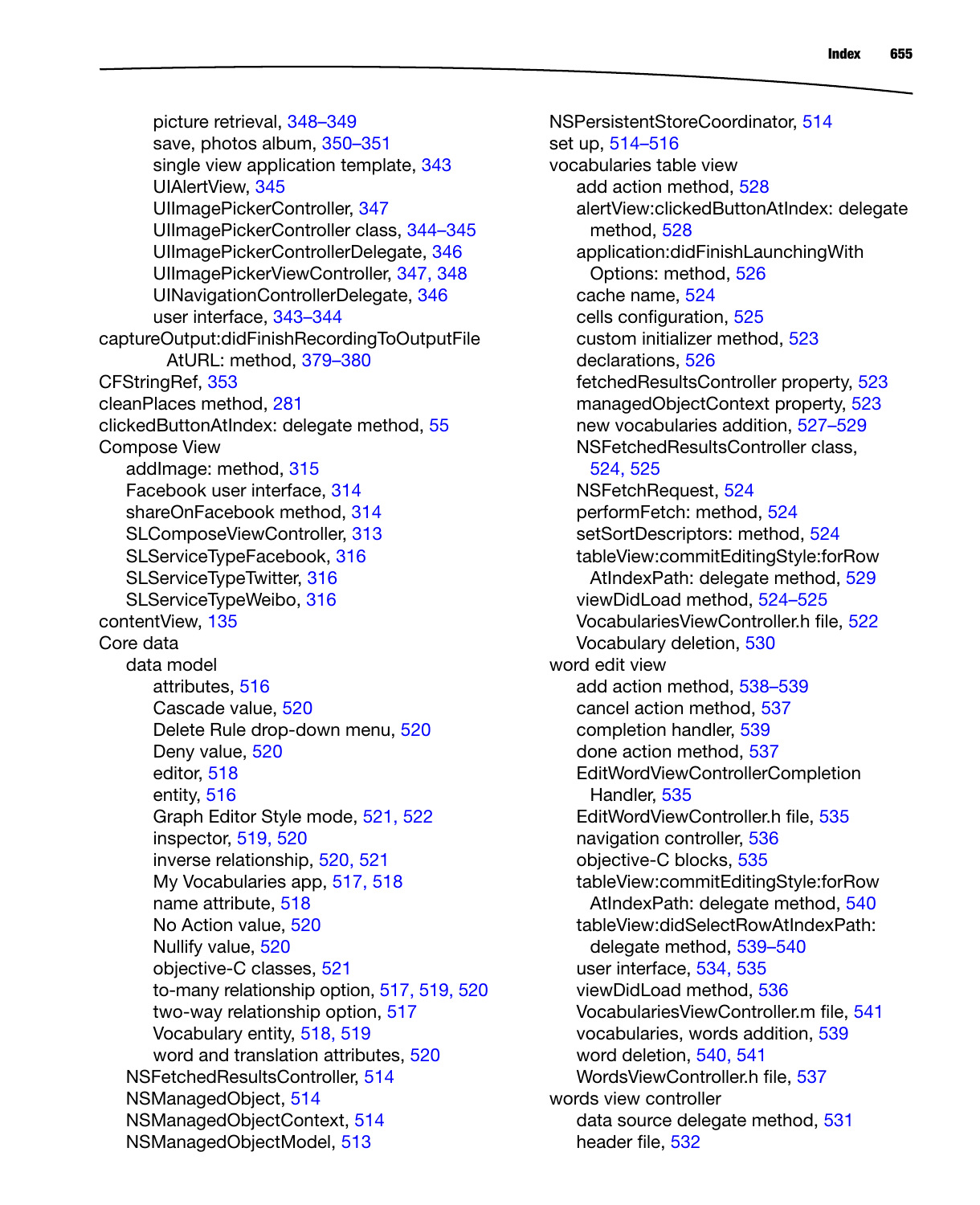tableView:cellForRowAtIndexPath: delegate method, 532 viewDidLoad method, 531–532 word list view, 533 WordsViewController.h, 531 WordsViewController.m, 531 Core Data framework, 5, 6 Core Location framework activity-type property, 176–177 autopause, 176 basic information activityType, 181 Apple, 181 CLLocation object, 183 deprecated purpose property, 182 description property, 184 desirdAccuracy and distanceFilter properties, 181 error delegate method, 183 horizontalAccuracy property, 184 kCLDistanceFilterNone property, 181 location events, 185 location information label, 186 locationManager:didUpdateLocations method, 183 location permission requests, 185 location updates, on/off switch, 180 outlet properties, 178 simulated location information, 186 single-view application, 178 standard location service testing, 180 startUpdatingLocation method, 181–182 toggleLocationUpdates action, 180–181 toggleLocationUpdates method, 183 user interface, 178 Value Changed event, 183 verticalAccuracy property, 184 view controller, 179 geocoding forward, 213–216 GPS coordinates, 208 latitude and longitude coordinates, 208 request, 216 reverse, 208 (*see also* Reverse geocoding) iOS 6, 176 location awareness, 175 locationManager purpose property, 177 Core data (*cont.*)

location service requirement, 177 magnetic bearing delegate method, 193 didFailWithError method, 194–195 didUpdateHeading method, 195 display, 196, 197 headingAccuracy property, 195 heading calibration message, 195, 196 headingFilter property, 193, 195 headingOrientation property, 191 heading tracking, 191 locationManagerShouldDisplay HeadingCalibration method, 195 magneticHeading property, 195 magnetic poles, 191 setup application, 191, 192 start and stop heading methods, 193–194 toggleHeadingUpdates method, 193 region monitoring Baltimore (*see* Baltimore) CLLocationManager object, 202 custom coordinates, 207 kCLErrorRegionMonitoringFailure error, 203 monitoredRegions property, 202 startMonitoringForRegion method, 202 triggering alert, 202 significant location changes delegate methods, 189 didFailWithError method, 189–190 Info.plist file, 188 local notification method, 190–191 locationManager, didUpdateLocations method, 190 programming, 187 required background mode, 188 service, 176 single-view applications, 187 toggleLocationUpdates method, 188–189 source data, 175 standard location service, 176 true bearing CLHeading object, 197 control code, 199 declination, 197 display, 201, 202 toggleHeadingUpdates method, 199–200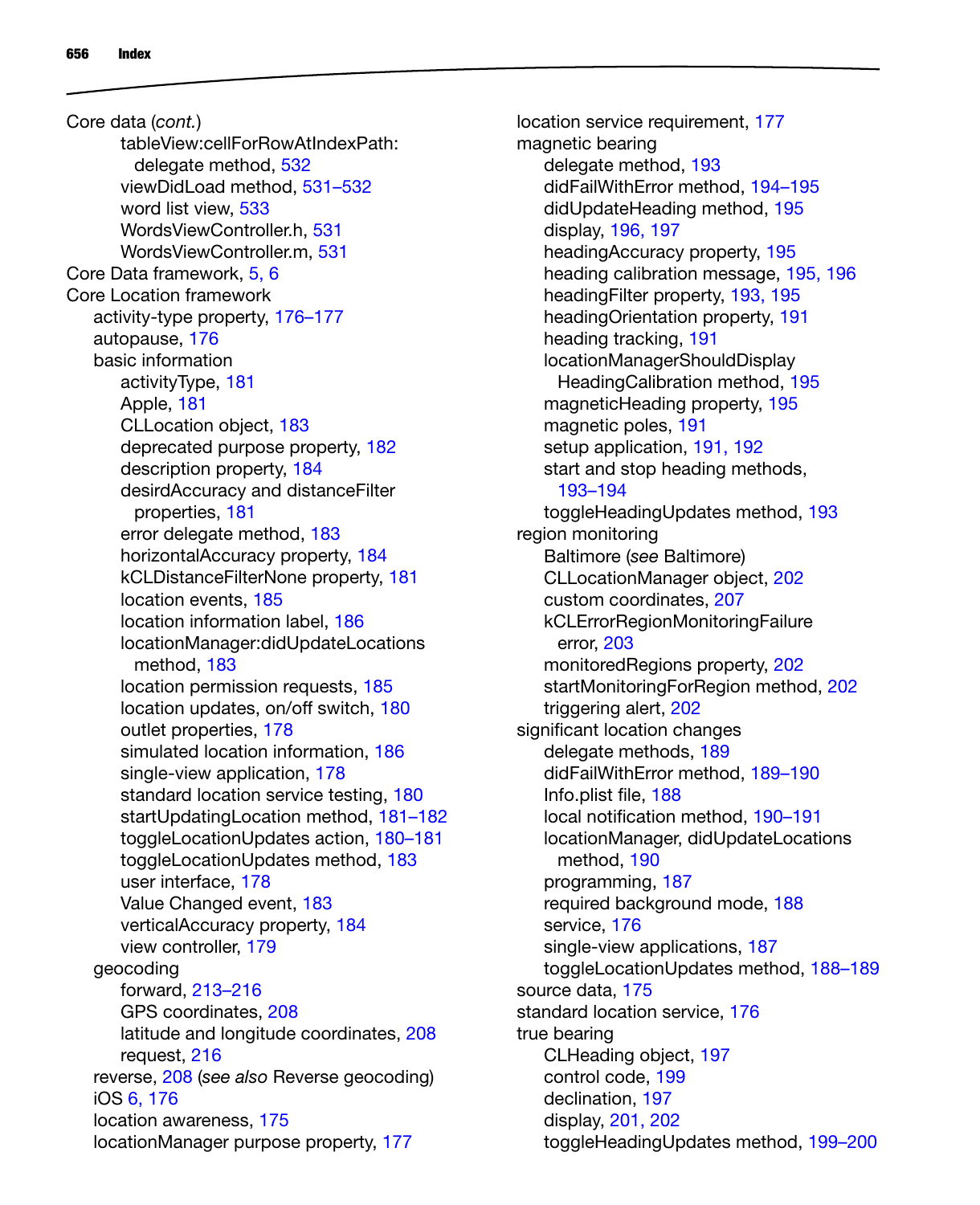trueHeadingInformationLabel outlet, 198 trueHeading property, 197 trueHeading value, 201 user interface, 197, 198 CoreMedia framework, 377 Core Motion framework device data access CMAttitude class property, 231 CMDeviceMotion access, 231 data retrieval, 231 filtering techniques, 231 gravity property, 231 motion manger property, 233 reference frame, 235–237 start and stop method, 234–235 user interface, 232, 233 label with gravity acceleration, 239, 241–242 AppDelegate.m file, 238 basic architecture, 237 Earth's gravity force, 239–240 portrait interface orientation, 238 user interface, 239 velocity value, 241 ViewController.m file, 238 magneticField, 231 raw data access accelerometer, 222 gyroscope, 222, 223 iOS directions and rotations, 223 magnetometer, 222 main view interface, 224 outlets, 225 sensors availability, 222 view controller interface, 224–225 sensor data access accelerometer, 226–227 CMMotionManager, 225 convenient feature, 230 handler, 227 programming interface, 227–228 pushing/pulling method, 230 raw Core Motion data, 229 supported interface orientations, 226 update interval, 230 ViewController.h file, 228–229 ViewController.m file, 225 view controller's header class, 225

shake events recognition code, 217, 218 functionality, 217 shakes notification, 220–221 testing, 221, 222 window subclassing, 218, 219 startDeviceMotionUpdatesUsing ReferenceFrame, 231 user's experience, 217 Custom annotation view Application, 262 centerOffset property, 260 drawRect: method, 259 initWithAnnotation:resuseIdentifier: method, 258 initWithFrame: method, 259 MyAnnotation.h, 260–261 MyAnnotationView.h, 260–261 MyAnnotationView.m, 258–260 viewDidLoad method, 261 Custom camera overlays allowsEditing property, 359 cornerRadius, 358 customViewForImagePicker, 357–358 image picker controller, 360, 361 imagePickerController:didFinishPickingMedia WithInfo:method, 360 takePictureButton, 359 toggleFlash and toggleCamera methods, 358–359 UIImagePickerControllerOriginalImage, 360 UIView, 358

## N **D**

Data storage recipes core data (*see* Core data) iCloud (*see* iCloud) iOS's file management system clearContent action, 509 contentTextView outlet, 509 filenameTextField outlet, 509 loadContent action, 509 loadContent: action method, 510 overwriting, existing file, 512 saveContent action, 509 saveContent: action method, 510 saveContent: method, 511 saveContentToFile: method, 511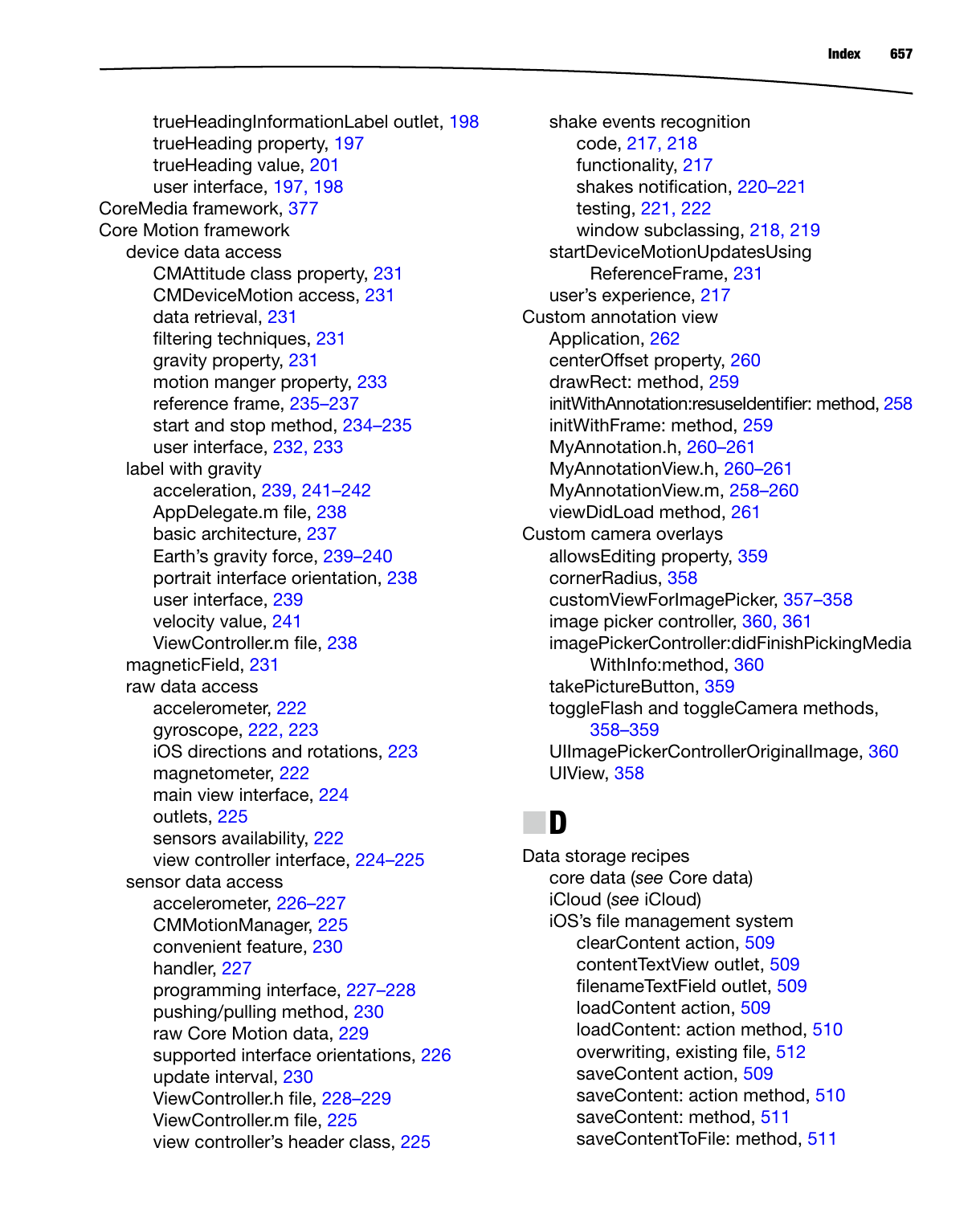text file editor, 510 UIAlertViewDelegate protocol, 511 user interface, 508, 509 ViewController.m file, 509 NSUserDefaults activityIndicator, 504 activitySwitch, 504 firstNameTextField, 504 lastNameTextField, 504 loadPersistentData: method, 507 restored app, 508 savePersistentData: method, 506 Stubborn app, 503, 507 Switch and Activity indicator, 503, 504 toggleActivity: action method, 505 UIApplicationDidEnterBackground Notification, 506 ViewController.h file, 504 ViewController.xib file, 503 viewDidLoad, 506 viewDidLoad method, 505 Data transmission recipes email composing attachment parameter, 571 Clip Subviews attribute, 571 fileName parameter, 571 getImage: method, 573 header file, 572 image attaching, 574–576 imageView and getImageButton, 572 mailMessageButton, 568 mailMessage: method, 569 mailPressed: method, 574–575 MFMailComposeViewControllerDelegate protocol, 569 MFMailComposeViewController's delegate method, 575 MFMailMailComposeViewController, 570 MFMessageComposeViewController class, 568, 569 MFMessageViewController, 570 mimeType parameter, 571 UIImagePickerController, 572 UIImagePickerControllerDelegate protocol methods, 573 UllmageView, 571 UIPopoverController property, 572 Data storage recipes (*cont.*)

formatted printing, page renderers drawContentForPageAtIndex:inRect method, 589 drawFooterForPageAtIndex:inRect method, 589 drawHeaderForPageAtIndex:inRect method, 589 drawInRect:forPageAtIndex: method, 590 drawPrintFormatter:forPageAtIndex method, 589, 590 footer-implementation method, 590 header print, 589 NSString properties, 589 objective-C class template, 588 printCustom: action method, 591–592 printing output, 593 SendItOutPageRenderer.h file, 590 UIBarButtonItem, 591 UIPrintPageRenderer class, 588 UIPrintPageRenderer subclass, 588 viewDidLoad method, 591–592 image printing application:didFinishLaunchingWith Options method, 577 inkjet printer, 581, 582 navigation bar, 577 output, 582, 583 packaged content, Xcode bundle, 580, 581 presentAnimated:completionHandler method, 579 presentFromBarButtonItem:animated: completionHandler method, 579 presentFromRect:inView:animated: completionHandler method, 579 Printer Simulator, 580, 581 printInfo property, 578 print: method, 578–580 sharedPrintController class method, 578 UINavigationController property, 576 UIPrintInfoOutputGeneral, 578 UIPrintInfoOutputGrayscale, 578 UIPrintInfoOutputPhoto, 578 UIPrintInteractionController class, 578 plain text printing, 583–585 text message composing MFMessageComposeViewController class, 567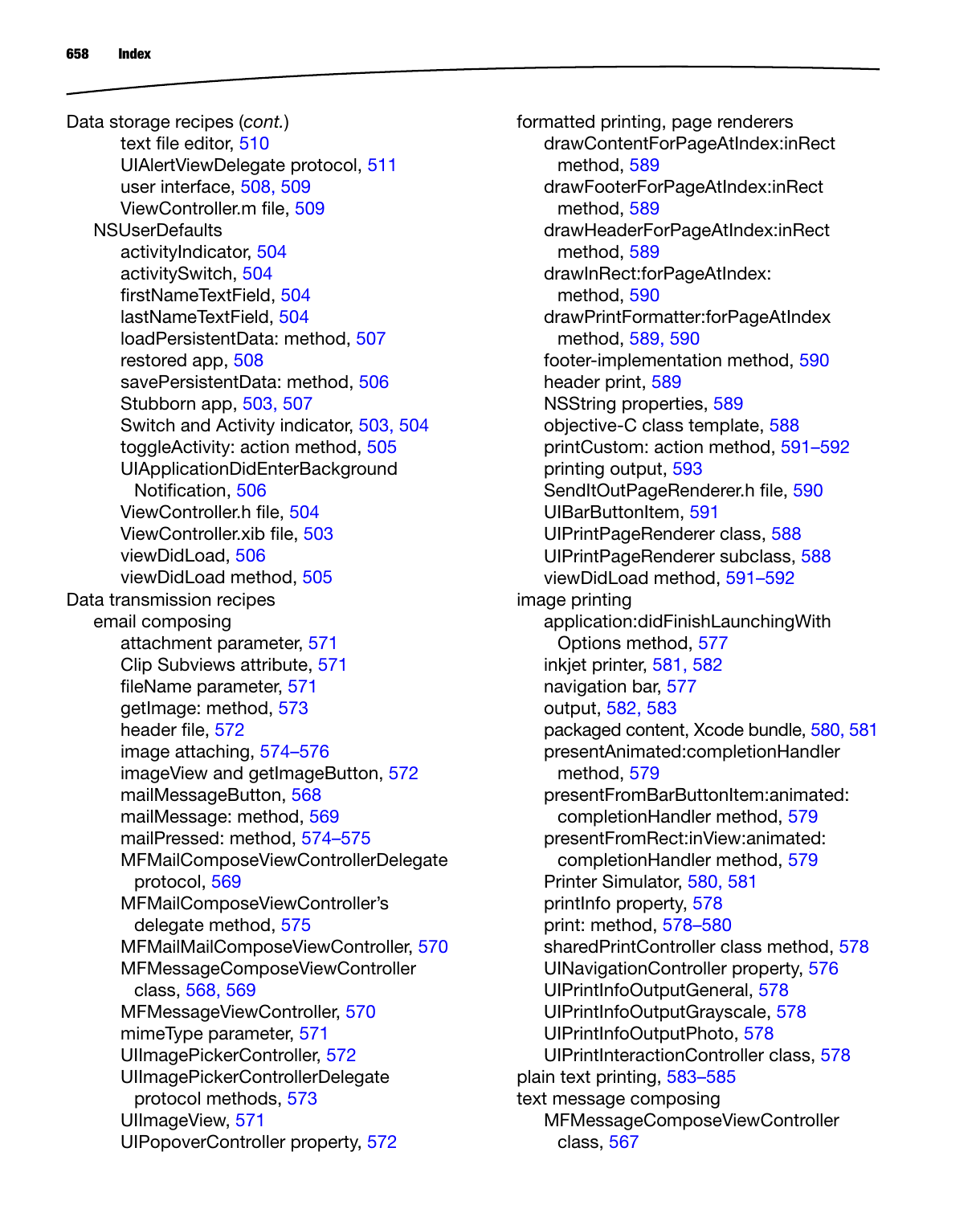MFMessageComposeViewController Delegate protocol, 566 MFMessageComposeViewController's messageComposeDelegate method, 567 textMessage: action method, 567 Text View's delegate property, 566 UIAlert, 568 UITextView, 564 UITextViewDelegate protocol, 565 ViewController.m, 566 viewDidLoad method, 565, 568 view printing, 586–588 decodeMatchData: helper method, 647–648 decodeMatchData method, 642 +defaultDeviceWithMediaType:, 362 destinationViewController property, 25 draggable property, 268

#### N **E**

editingAccessoryView, 136 ErrorHandler, 49 Error handling framework ErrorHandler.h, 49 ErrorHandler.m, 49–50 fakeFatalError: action method, 50, 52 fakeNonFatalError: action method, 50, 51 NSManagedObjectContext:save: method, 49 NSRecoveryAttempterErrorKey, 51 NSRecoveryAttempting protocol, 51 ViewController.h, 50–51 ViewController.m, 51 recovery options alertView:clickedButtonAtIndex: method, 57–58 error alert with Retry option, 58, 59 handleError:fatalError: method, 57 localizedRecoveryOptions array, 56 localizedRecoverySuggestion property, 56 NSError object, 59 NSErrorRecoveryAttempting informal protocol, 57 recoveryAttempter property, 7

user notification alert view with fake fatal error, 55, 56 clickedButtonAtIndex: delegate method, 55 error alert with fake error, 52, 53 ErrorHandler.h file, 54–55 ErrorHandler.m file, 52, 54 handleError:fatal: method, 52–54 initWithError: method, 55 NSError class, 56 retainedDelegates, 54, 55 Exception handling button addition, 65–67 emailing report, 67–69 intercepting uncaught exceptions, 61–63 reporting errors, 64–65 stderr, 69 strategy, 60 TARGET\_IPHONE\_SIMULATOR, 70 test application, 60–61

#### N **F**

fabs function, 279 Feature detection, 451–454 Freopen function, 64

#### N **G**

Game Center sandbox, 607, 611 gameEndedInTie method, 646 gameEndedWithWinner: method, 645 Game kit achievements (*see* Achievements) App Game Center (*see* App Game Center) **Leaderboards** definition, 616–618 scores report, 619–620 turn-based multiplayer game (*see* Tic Tac Toe game) GeoJSON file, 298–300 GKGameCenterControllerDelegate protocol, 615 GKScore class, 619 GKTurnBasedEventHandlerDelegate protocol, 646–647 GKTurnBasedMatchmakerViewController Delegate protocol, 636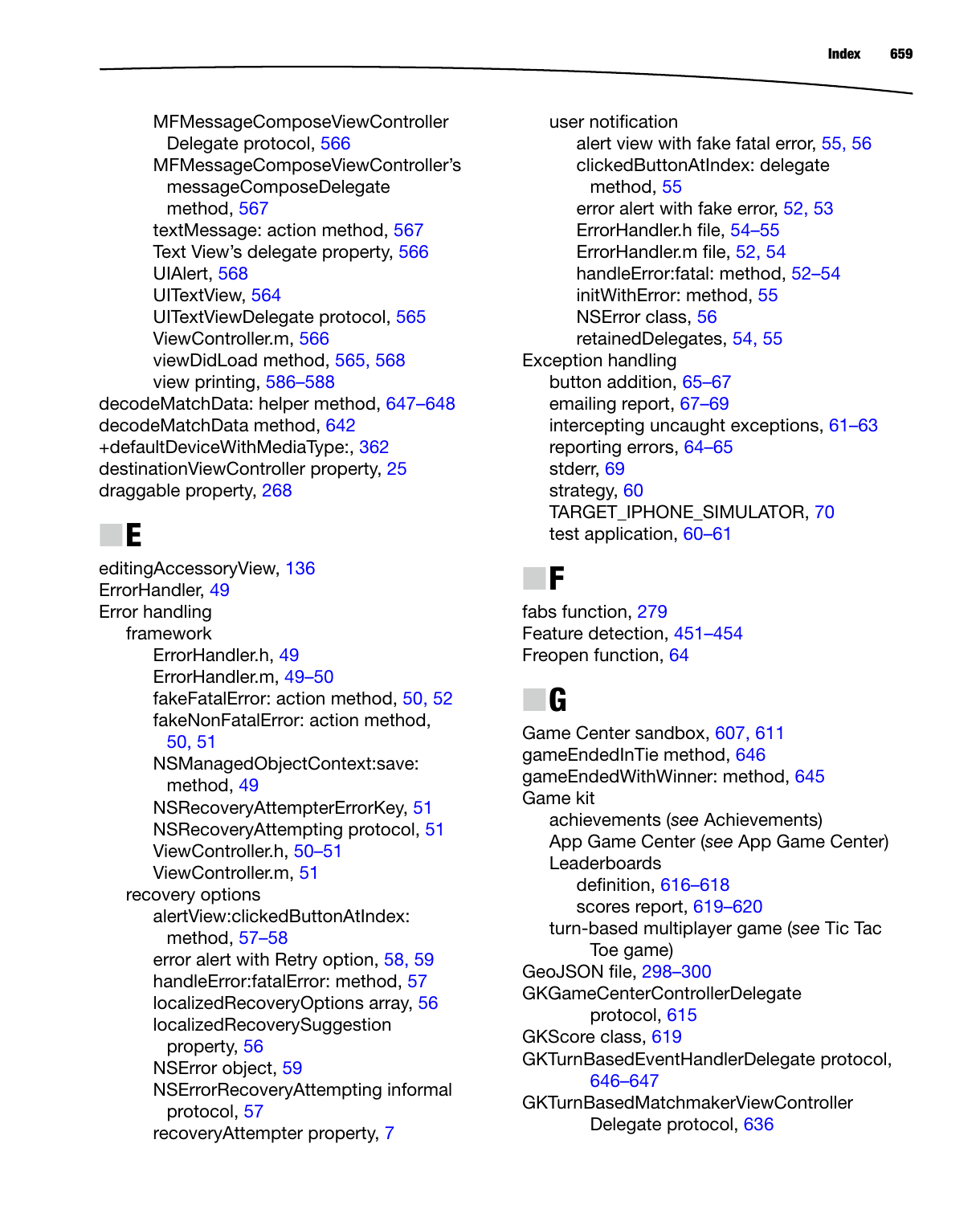## N **H**

handleError:fatal: method, 52–54 horizontalAccuracy property, 184 Hotspot class, 274–276, 281–282

## N **I, J**

iCloud advantage, 543 core data storage, 543 document storage, 543 key-value storage App ID configuration, 547 App ID generation, 546 bundle identifier, 546 entitlements, 546 fontSizeSegmentedControl and documentTextView, 544 iCloud enabling, 548 NSUserDefaults, 553–555 provisioning profiles, 549 segment control, 545 text size preference storing, 550–553 updateTextSize action, 544 updateTextSize action method, 544 user interface, 543, 544 **UIDocuments** contentsForType:error method, 557 documentDidChange: delegate method, 560 implementation of the handleICloudDidChangeIdentity: notification method, 560 loadFromContents:ofType:error method, 557 MyDocumentDelegate protocol, 557 MyDocument.h file, 556–557 Save button, 555, 556 saveDocument: action method, 560 ubiquity container, 555 UIDocument subclass, 556 updateDocument, 558–559 user's iCloud account, 561 ViewController.h file, 557 viewDidLoad, 558 identifier property, 25

Image manipulation aspectScaleImage:toSize: method, 446 CIImage creation, 443–444 combination filter hue-adjusted and 90 degree rotated image, 448 populateImagesWithImage: method, 446–447 tableView:cellForRowAtIndexPath: method, 447 tableView:didSelectRowAtIndexPath:, 447–448 tableView:numberOfRowsInSection: method, 447 hue filter, 441 lazy initialization, 442 MasterViewController.h file, 442 mutable array property, 442 populateFilteredImagesWithImage: method, 443 setMainImage: method, 442–443 straightening filter, 441, 446 tableView:cellForRowAtIndexPath, 444–445 tableView:didSelectRowAtIndexPath: method, 445 tableView:numberOfRowsInSection: delegate method, 444 thumbnail image creation, 449–451 imagePickerController:didFinishPickingMedia WithInfo: method, 348, 350, 355, 360 imagePickerViewController:didFinishPicking MediaWithInfo: method:, 350 Image scaling application:didFinishLaunchingWithOptions: method, 437–438 Aspect Fit mode, 433 aspectScaleImage:toSize: method, 440, 441 DetailViewController.h file, 433–434, 436 image recreation, 436 image resizing, 436–437 master view controller clearImage: action method, 435 custom setter method, 435 delegate methods modification, 438–439 DetailViewController.h, 434 imagePickerController:didFinishPicking MediaWithInfo: delegate method, 435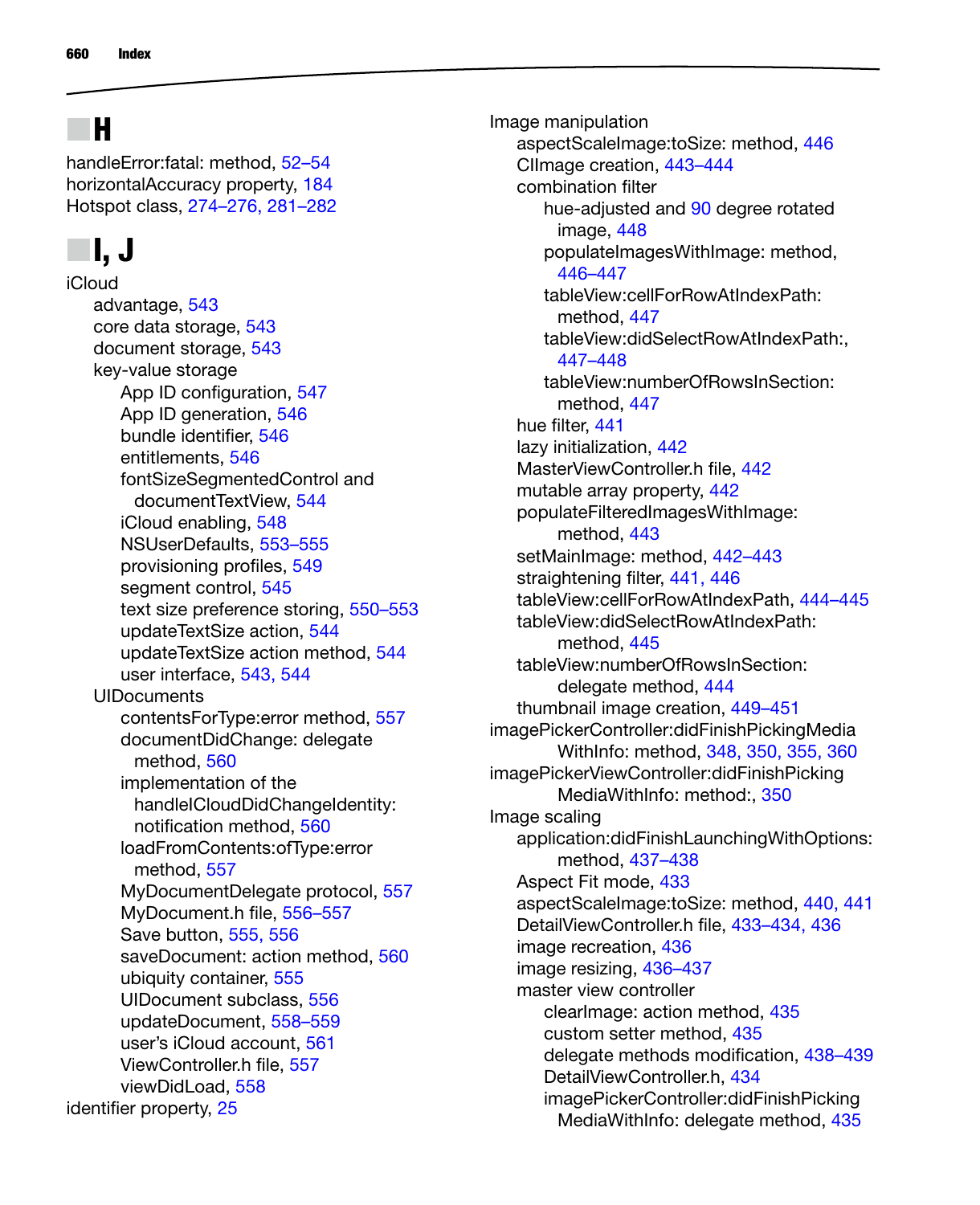Resize Image function, 433 Scale Image function, 433 scaleImage:toSize: method, 439, 440 Scale to Fill mode, 433 Select Image function, 433 imageView, 135 imageViewConstraints array, 95–100 Individual tweets display, 341 header file, 339–341 implementation, 339 Navigation Bar, 337 outlets, 339 tweetData property, 340 TweetTableViewController.m, 341 TweetViewController.xib file, 337 updateView helper method, 340 user interface, 337, 338 viewDidLoad method, 340 Info.plist file, 350, 364 Info.plist property, 21–22 initWithAnnotation: method, 265 initWithContentsOfURL: method, 293 initWithCoordinate:title:subtitle: method, 281 initWithName:description: method, 40 initWithNibName:bundle: method, 265 initWithStyle:reuseIdentifier: method, 329 iOS facial detection application, 451–454 image manipulation (*see* Image manipulation) image scaling (*see* Image scaling) image views attributes inspector, 429 clearImage action, 430 clearImage: action method, 432 clipsToBounds property, 431 configured user interface, 429 configuring, 430 contentMode property, 431 DetailViewController.h file, 430–431 DetailViewController.xib file, 428 Drawing option Clip Subviews, 429 iPad project, 426, 427 IPopoverController, 430 Master-Detail Application template, 426 mode attribute, 429 outlets, 430

selectImage action, 430

selectImage: method, 431 UIImagePickerController delegate methods, 431 UIImagePickerControllerDelegate protocol, 430 UIImageView, 432 UIImageView class, 426 UINavigationControllerDelegate protocol, 430 UIPopoverControllerDelegate protocol, 430 UISplitViewController, 426–428 UIViewContentModeScaleAspectFill, 431 Xcode, 427 screenshots assistant editor, 423 code, 423  $Ctrl + Cmd + Z, 425, 426$ interface builder, 423 MyView.h, 422–423 MyView.m, 423 QuartzCore API, 424–425 setNeedsDisplay method, 425 shake recognition, 423–424 UIGraphicsGetImageFrom CurrentImageContext() function, 422 ViewController.h file, 423–425 ViewController.m, 425 ViewController.xib, 423 simple shapes drawing CGContextClosePath() function, 421 CGContextFillEllipseInRect() function, 418 CGContextFillRect() function, 418 CGContextRef, 418 CGRect, 418 color components, 418 custom class section, 419, 420 drawRect: method, 417–418 gray semitransparent parallelogram, 421, 422 green rectangle and a blue ellipse, 420 Identity inspector, 419 MyView, 417 "paths" of points, 421 .xib file, 418, 419 iPodMusicPlayer, 396 isAuthenticated pr, 613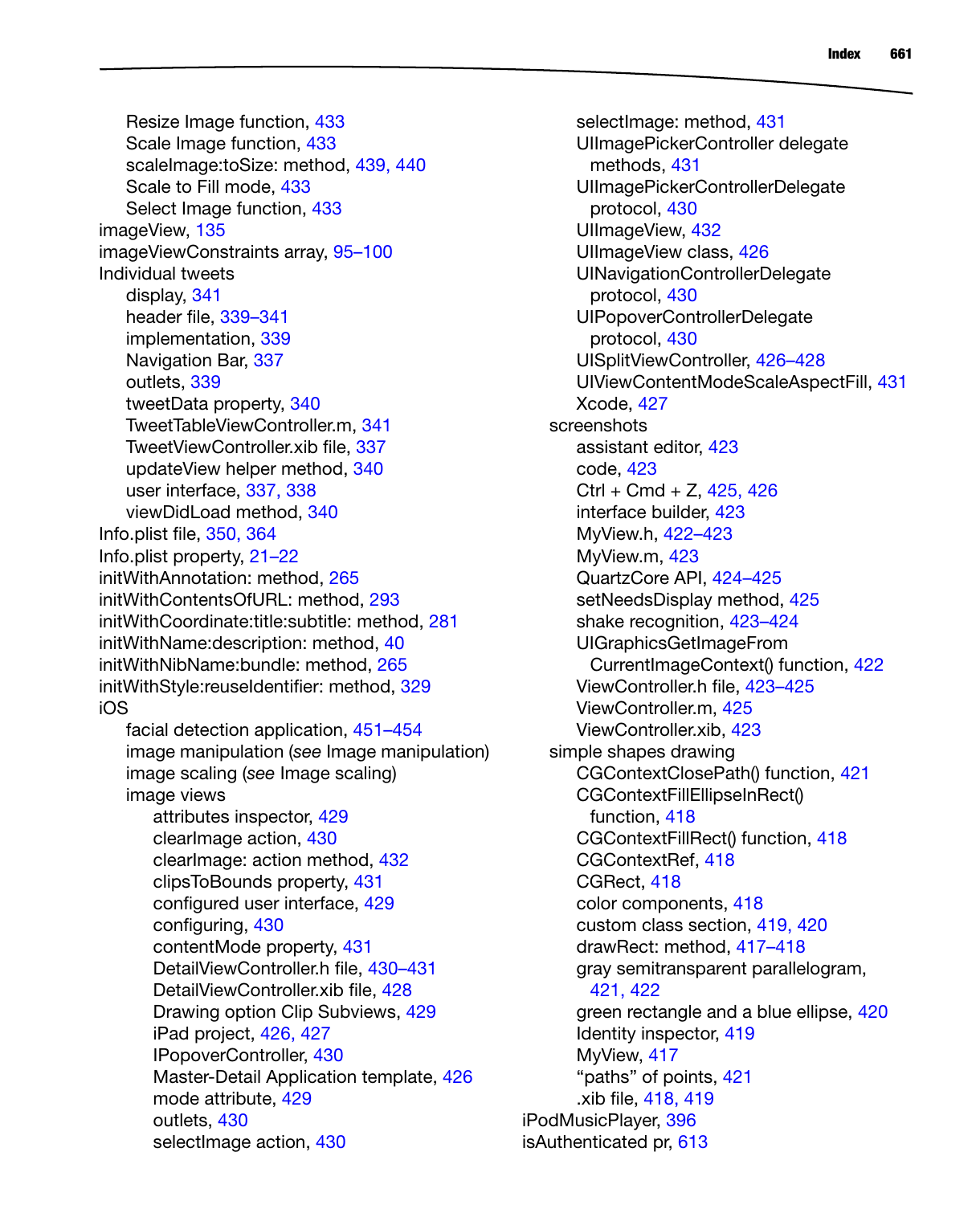isAuthenticated property, 613 isCurrentLocation property, 293 isDirectionsRequestURL: convenience method, 293

## N **K**

kCLLocationAccuracyHundredMeters, 210 kUTTypeMovie, 253

#### N **L**

Launch images design, 76–77 files, 73–76 leaderboardID helper method, 620 leftCalloutAccessoryView, 262 Link Binary With Libraries, 5 loadMatchData helper method, 641 loadPlayersForIdentifiers:withCompletion Handler: method, 638–639 localPlayer property, 647 Location-based reminders, 487–491 locationInformationLabel text, 184 Location recipes device location information CLLocationManager object, 181 distanceFilter property, 181 significant location change service, 176 logMessage property, 311

#### N **M**

mailComposeController:didFinishWithResult: error: message, 69 MainWindow.h file, 219 Map kit framework annotation grouping abs function, 279 \_annotations array, 273 color coding, 281–285 delegate method, 279 group: method, 279 Hotspot, 274–276 by location, 280 mapView property, 277 mapView: regionDidChangeAnimated: method, 280 mapView:viewForAnnotation: delegate method, 277

map with far too many annotations, 278 NSObject, 274 ViewController.h file, 273 view controller.m file, 278–279 viewDidLoad method, 276–277, 280 viewForAnnotation method, 277 (void)group(NSArray \*)annotations, 279 custom annotations application set up, 255–257 callouts, 262–264 class, 257–258 detailed view application, 266, 267 DetailedViewController, 266 DetailedViewController.h, 265 DetailedViewController.m, 265–266 DetailViewController .xib file, 264, 265 dragging a pin, 267–270 mapView:annotationView:callout AccessoryControlTapped: method, 264 MKAnnotationView class, 255 MKPinAnnotationView objects, 255 view (*see* Custom annotation view) with device's location location access, 248 MapKit/MapKit.h framework library, 245 mapView:didUpdateUserLocation: delegate method, 247 MKCoordinateRegionMakeWithDistance method, 245 MKUserTrackingModeFollow, 246 NSLocationUsageDescription, 243 setUserTrackingMode:animated: method, 246 showUserLocation, 246 .showUserLocation property, 246 userLocationVisible property, 246 userTrackingMode property, 246 ViewController.h file, 245 viewDidLoad method, 245, 247 .xib file with MKMapView and userLocationLabel, 244 zoomEnabled and .scrollEnabled properties, 245 marking locations with pins adding annotation objects, 251–253 application set up, 250–251 changing pin color, 253–255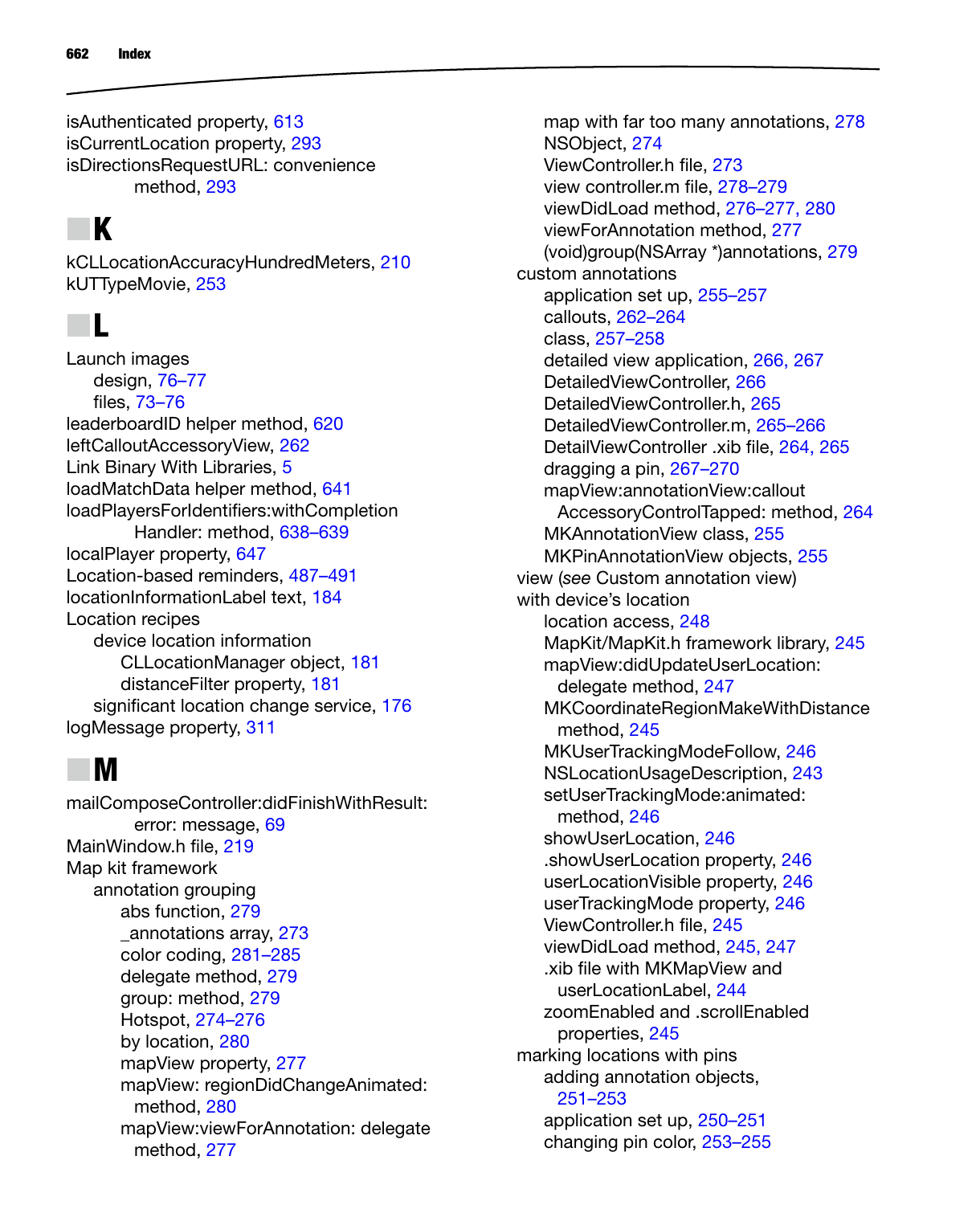overlays addition, 270–273 routing app application:openURL:sourceApplication:a nnotation: method, 298 coverage area specification, 298–300 declaration, 291–292 directions button, 296 directions screen with Routing app mode selection, 296, 297 launched within Maps, 298 launch handling, 293–294 setting custom location, 295 simulator with selected location, 295, 296 starting maps CLPlacemark, 287 directions mode launch, 289–291 initWithPlacemark: method, 287 MKMapItem, 287 MKPlacemark, 287 openInMapsWithLaunchOptions: method, 287 openMapsWithItems:launchOptions: class method, 288–289 Start Maps in Directions Mode, 286 startWithMultiplePlacemarks, 286, 288–289 startWithOnePlacemark, 286, 287 user-controlled tracking, 248–250 mapToolbar, 248 mapView:annotationView:didChangeDragState: fromOldState: method, 269 mapView:regionDidChangeAnimated: method, 284–285 mapView:viewForAnnotation: delegate method, 253, 277 mapView:viewForAnnotation: method, 254 matchOutcome property, 645 mediaType, 253 MFMailComposeViewController, 67, 68 MFMailComposeViewControllerDelegate, 67 MFMailComposeViewController.h file, 67 MKDirectionsRequest class, 293 MKLaunchOptionsDirectionsModeDriving, 289 MKLaunchOptionsDirectionsModeKey, 289 MKLaunchOptionsDirectionsModeWalking, 289 MKMapViewDelegate protocol, 245 MKPinAnnotationView class, 253, 283 MKPointAnnotation class, 251

MKUserTrackingBarButtonItem, 248, 249 MKUserTrackingModeFollow, 246 MKUserTrackingModeFollowWithHeading, 246 MKUserTrackingModeNone, 246 **Multimedia** AVAudioPlayer (*see* AVAudioPlayer) AVAudioRecorder (*see* AVAudioRecorder) Background playback (*see* Background playback) music library (*see* Music library) multipleSelectionBackgroundView, 136 Music library action and outlet creation, 395 handling notifications, 397–398 MPMediaPickerController, 395, 396 addItems action method, 398 delegate methods, 399 Play button, 401 queue updation, 399–400 tapping Prev button, 401 user interface, 398, 399 volume updation, 401 querying media grouping property, 404 MPMediaPropertyPredicates, 404 queueMusicByArtist:method, 403 tapping return key, 403 view controller, 402, 403 viewDidLoad method, 402 user interface for queuing music, 394, 395 viewDidLoad method, 396 My Vocabularies app data model, 517–518

#### N **N**

NSKeyedArchiver class, 641 NSLocationUsageDescription property, 21 NSMutableDictionary property NSMutableDictionary property, 626–627 NSMutableDictionary property viewDidLoad method, 627 NSNotificationCenter, 220 NSObject class, 18 NSPhotoLibraryUsageDescription, 350, 364 NSSetUncaughtException function, 61 NSUserDefaults, 62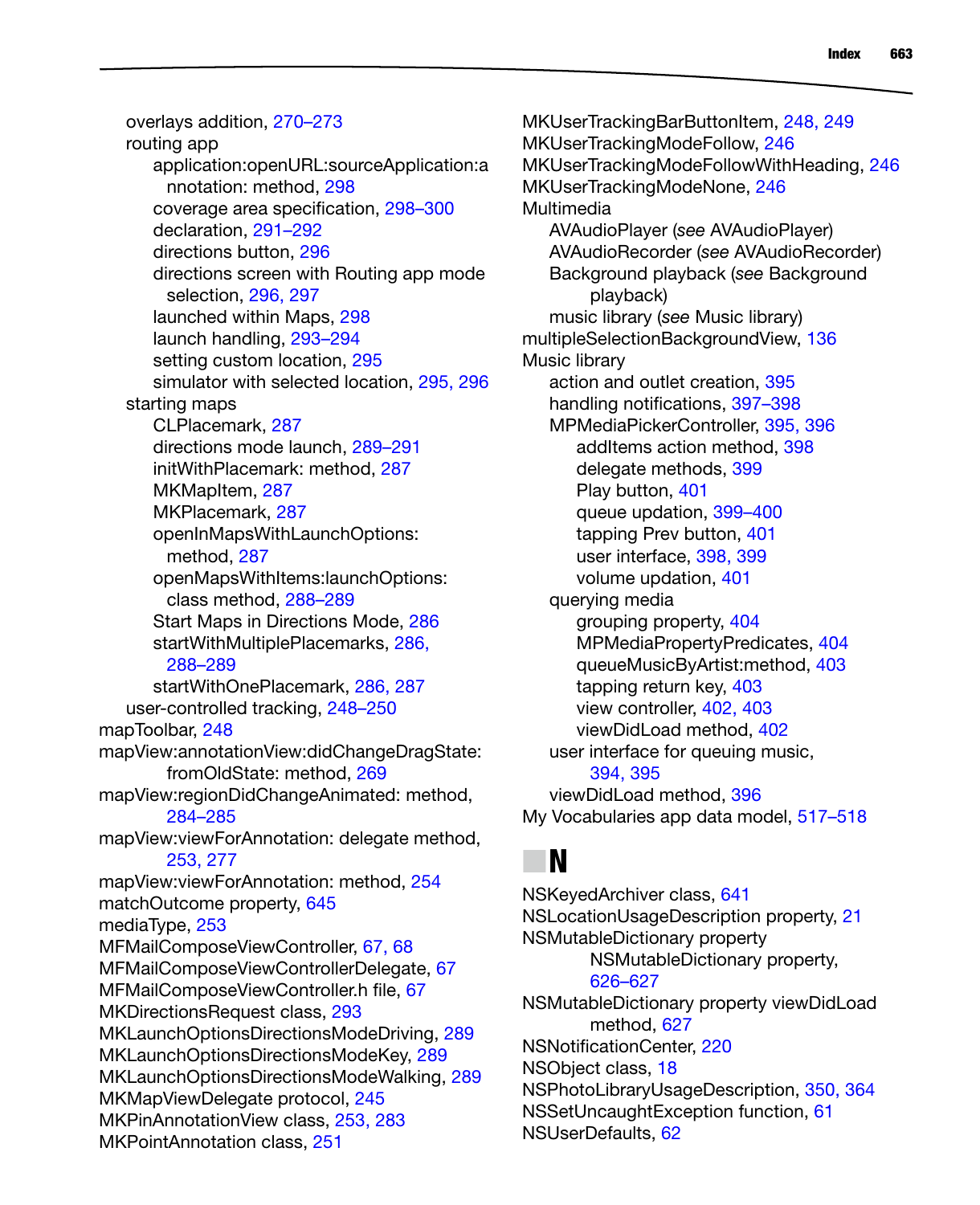# N **O**

Objective-C class, 218, 219 Object library, 8–9 OurAppsTableViewController, 43 overlay.png image, 256, 257

#### N **P**

placesCount method, 281 playCurrentTrack, 15 playGame: action method, 636–637 .plist editor, 21 Portrait orientation, 79, 80 prepareForSegue:sender: method, 47 prepareWithActivityItems, 311 Printer Simulator, 580, 581

# N **Q**

Quartz Core API, 126

# N **R**

**Reminders** access request, 482 application set up, 480 location-based reminders, 487–491 time-based reminders, 484–487 reportAllFourButtonsAchievementCompleted helper method, 624–625 reportScore:forLeaderboard: helper method, 619 requestAccessToAccountsWithType:options: completion: method, 319 retrieveAccounts helper method, 328 Reverse geocoding CLGeocoder class, 208 completion handler, 212 didFailWithError method, 211 didUpdateToLocations method, 211 distanceFilter property, 210 \_geocoder instance variable, 211–212 location tracking service, 210–211 newLocation timestamp property, 211 single-view applications, 208–209 user interface, 208, 209 (ViewController.m) file, 210 view controller's header file, 210

## N **S**

Scenes, 25 Segues, 25, 26 selectedBackgroundView, 136 shareImage, 15 showAlert<sub>15</sub> showGameCenter: action method, 616 Size inspector, 81, 82 SLRequest *See also* Twitter Accounts Framework, 317 Main View, 317–318 multiple accounts Alert View, 324 availableTwitterAccounts array, 322 dispatch\_async(), 324 shareOnTwitter: method, 323–324 UIAlertViewDelegate protocol, 323 ViewController.h file, 323 ViewController.m, 323–324 Social Framework, 317 Twitter accounts access ACAccountStore instance, 318 accountsWithAccountType method, 319–320 dispatch async function, 319 requestAccessToAccountsWithType: options:completion: method, 319 sendText:toTwitterAccount: helper method, 320–321 sent tweet message, 322 shareOnTwitter: action method, 318 ViewController.h file, 318 ViewController.m, 318 SLServiceTypeFacebook, 316 SLServiceTypeTwitter, 316 SLServiceTypeWeibo, 316 Social Framework, 317 Social network, content sharing Activity View (*see* Activity View, content sharing) Compose View (*see* Compose View) SLRequest (*see* SLRequest) sourceViewController property, 25 startInDirectionsMode action method, 290-291 startWithOnePlacemark: action method, 286 statusCode, 322 stderr stream, 64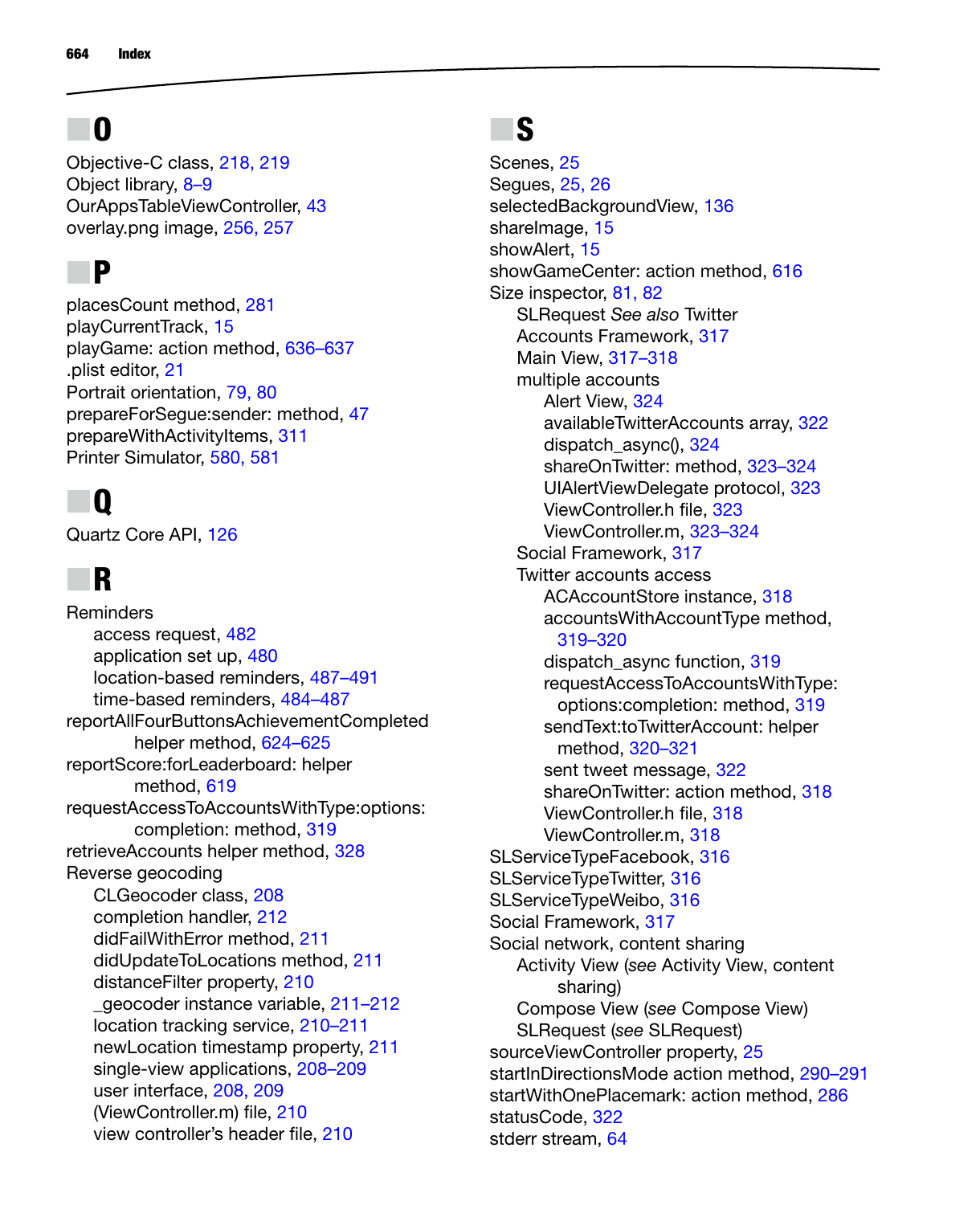**Storyboards** cell prototypes Class attribute, 45, 46 Content attribute, 45 Identifier attribute, 46 with labels and a disclosure indicator, 45 nameLabel and descriptionLabel outlets, 46 OurAppsTableViewController.h, 46 OurAppsTableViewController.m, 46–47 prepareForSegue:sender: method, 47 reuse identifier, 46 table view loading, 48 components, 25 configuration, 26, 27 custom view controller AppDetailsViewController, 41, 42 AppDetailsViewController.h file, 42 AppDetailsViewController.m, 42 Class attribute, 42 object selection, 41 OurAppsTableViewController.m, 43–44 three App Details scenes, 44 definition, 25 detail view AppDetails, 40 init method, 40 initWithName:description: method, 40 multiple segues connection, 39 segue identifier, 39 Selection Segue/Accessory Action, 38 user interface, 37, 38 file loading, 27 Navigation Controller, 28 new scene addition contact information, 29, 30 Contact Info view, 32 Contact Us view, 32, 33 main simulated view, 32, 33 Navigation Item, 30, 31 push action segue, 31 setting segue identifier, 32 transition, 30 scenes, 25 segues, 25, 26 table view scene "awesome" apps list, 36, 37 Content attribute, 34

Controller scene, 33, 34 customized cell, 35 Prototype Cells, 33 storyboard with three scenes, 35, 36 Style attribute, 34 UITableViewCell, 33 UITableViewController, 33 user interface, 28, 29

## N **T**

thumbnailImageView, 378–379 Tic Tac Toe game application:didFinishLaunchingWithOptions: method, 630 encoding and decoding match data advanceTurn method, 644 aNSKeyedArchiver class, 641 currentParticipant property, 643 delegate method, 646 gameEndedInTie method, 646 gameEndedWithWinner: method, 645 loadMatchData method, 642 localPlayerIsCurrentPlayer, 643 localPlayerMark, 643 NSData object, 641–642 opponentMark, 643 opponentParticipant method, 644–645 selectButton: action method, 643–644 matchmaking dispatch\_async, 640 GKTurnBasedMatchmakerView Controller, 636 GKTurnBasedMatch object, 636, 637 loadMatchData helper method, 641 loadPlayers method, 638–640 match property, 638 player1 and player2 properties, 640 viewController:didFindMatch: delegate method, 637 ViewController.h, 636 ViewController.m, 636 viewDidLoad, 641 ongoing game, 632–633 outlets, 631 preparation, 633–636 Turn-based events handling, 646–648 UINavigationController property, 630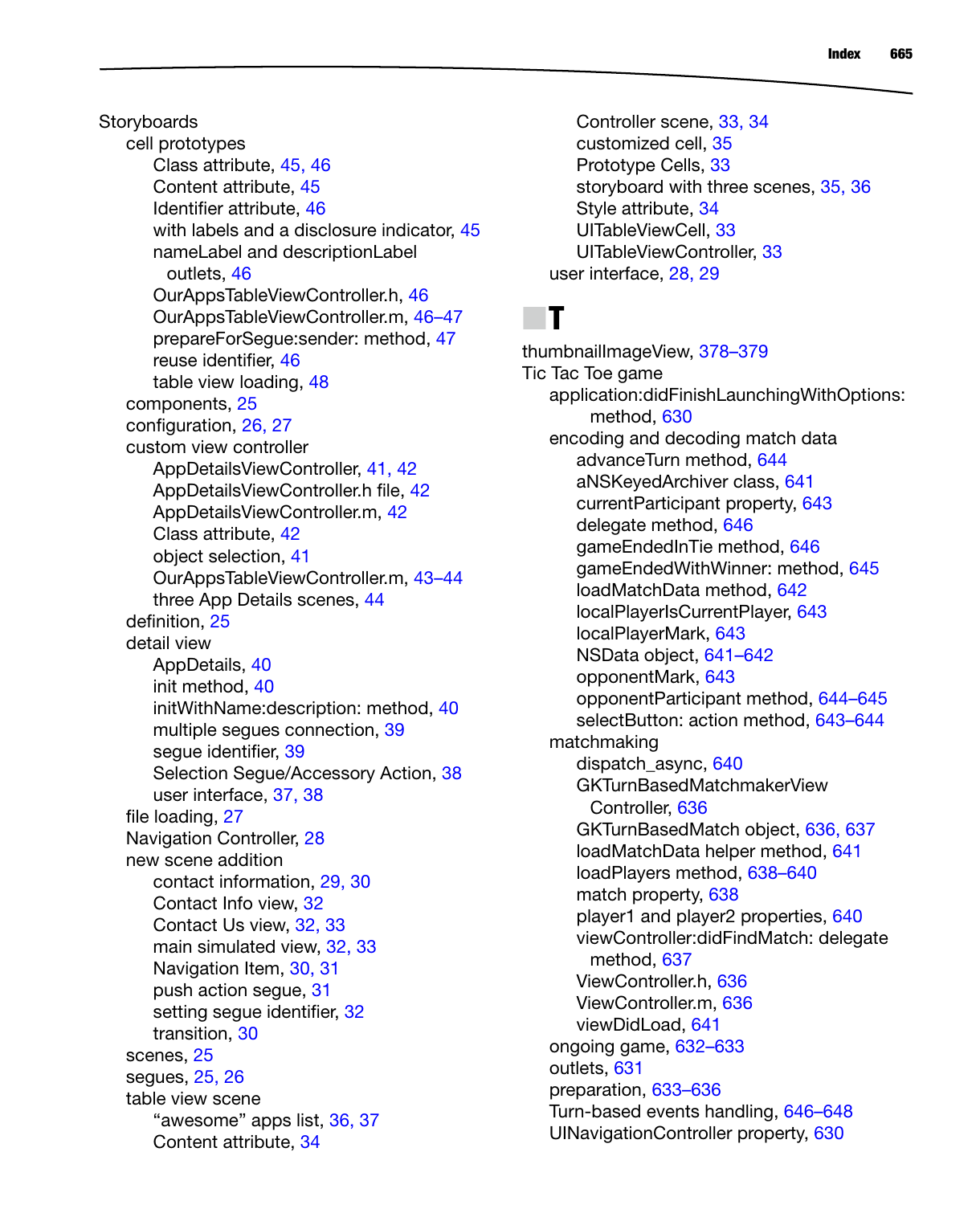user interface, 631 ViewController.h, 631–632 Time-based reminders, 484–487 Title attribute, 31 **Twitter** accounts access ACAccountStore instance, 318 accountsWithAccountType method, 319–320 dispatch\_async function, 319 requestAccessToAccountsWithType: options:completion: method, 319 sendText:toTwitterAccount: helper method, 320–321 sent tweet message, 322 shareOnTwitter: action method, 318 ViewController.h file, 318 ViewController.m, 318 multiple accounts Alert View, 324 availableTwitterAccounts array, 322 dispatch\_async(), 324 shareOnTwitter: method, 323 UIAlertViewDelegate protocol, 323 ViewController.h file, 323 ViewController.m, 323–324 statusLabel, 317 textView, 317 tweets retrieval dequeue cells, 329 feeds display, 331 individual tweets (*see* Individual tweets) initialization methods, 332 initWithStyle:reuseIdentifier: method, 335 initWithTwitterAccount: method, 332 MainTableViewController.h, 327 navigation-based application, 326–327 NSJSONSerialization class, 334 numberOfSectionsInTableView: methods, 334 public tweets feed, 337 retrieveAccounts helper method, 328 retrieveTweets method, 333–334 settwitterAccount, 329 tableView:cellForRowAtIndexPath: delegate method, 330–331 Tic Tac Toe game (*cont.*)

Table View Data Source delegate methods, 328 tableView:didSelectRowAtIndexPath: delegate method, 336 TweetCell.h, 334 tweetData property, 335 TweetTableViewController.h, 332 TweetTableViewController.m, 335–336 TwitterFeedCell class, 330 TwitterFeedCell.h, 328 TwitterFeedCell.m file, 329 viewDidLoad method, 327, 330, 332–333 user interface, 317

#### N **U**

Ubiquity container, 555 UIBarButtonItem class, 248 UIButton, 343 UICollectionView application set up, 155–158 centered headers, 172–173 data model creation, 158–159 flag picker building, 159–163 displaying, 169–173 implementation, 163–168 UIImagePicker, 363 UIImagePickerControllerEditedImage, 360 UIImagePickerControllerPhotoLibrary, 345 UIImagePickerController's allowsEditing property, 349 UIImagePickerControllerSavedPhotos Album, 345 UIImagePickerControllerSourceType Camera, 345 UIImageWriteToSavedPhotosAlbum() function, 350 UIStoryboardSegue class, 25 UITableView custom cell class creation, 151–153 implementation pattern, 151 registration, 153–154 editing delegate methods, 141 editButtonItem property, 137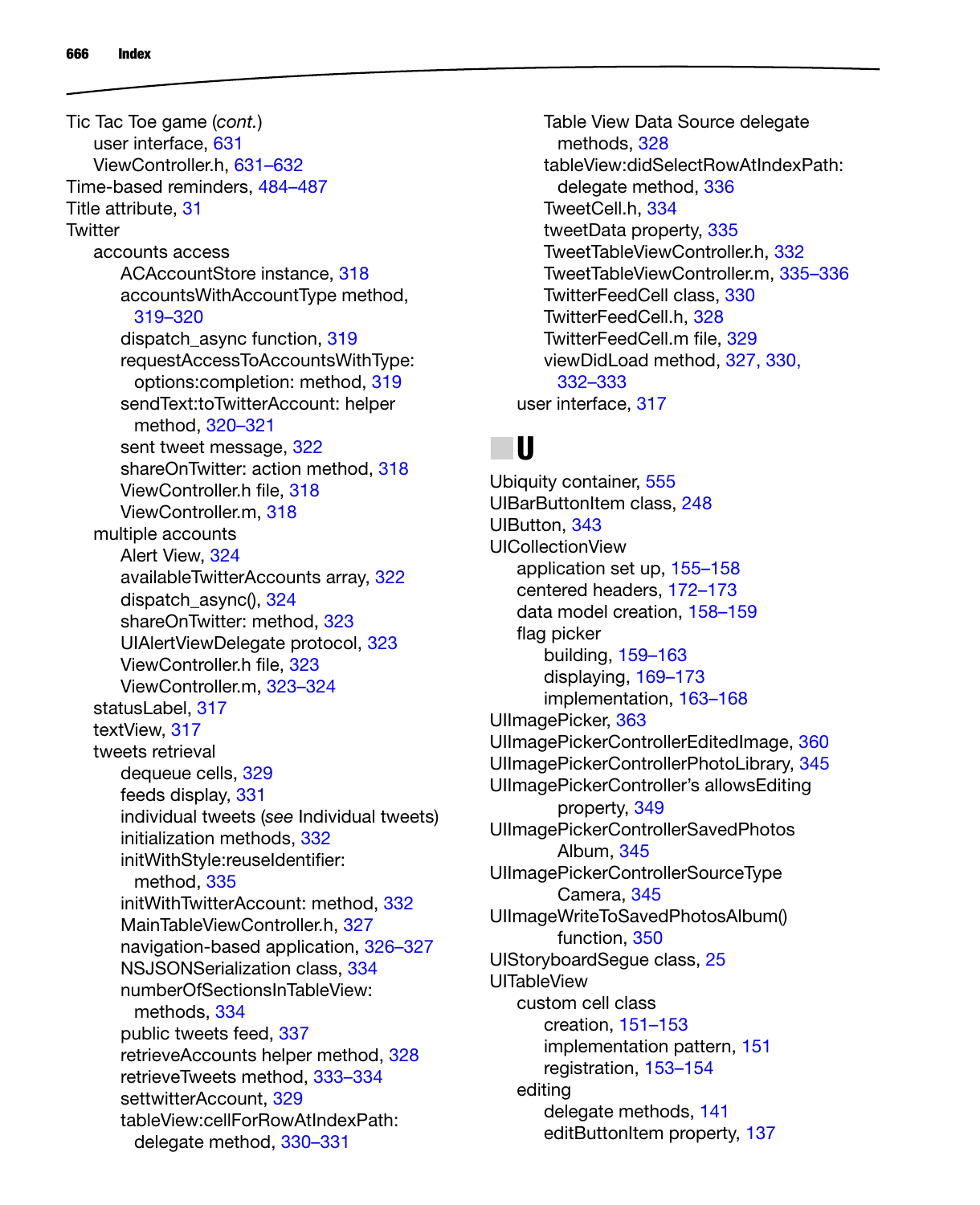functionality for removing rows, 137, 138 Insertion button, 140–141 revealing Delete buttons, 137 row animations, 138–139 grouped table adding footers, 149 application with grouped items, 148, 149 array retrieval, 145 commitEditingStyle, 147 configuration, 143, 144 final result, 149, 150 NSMutableArray, 144, 145 objects change groups, 146 section headers, 148 reordering, 142–143 ungrouped table adding a model, 117–120 adding delegate method, 130, 132 adding UITextFieldDelegate protocol, 128 basic application, 116, 117 beginUpdates and endUpdates methods, 132 cached cells, 122–123 cell view customization, 135–136 component outlets, 128 configuring cells, 123–126 displaying data, 120–122 enhanced user interaction, 133–135 NSIndexPath variable, 131 20-point padding, 115 populating the view, 129–130 project options, 114 revert selector, 131 rounded corners, 126–127 row selection or deselection, 132 viewDidLoad method, 115 .xib file and configuration, 128 UITableViewCellAccessoryCheckmark, 134 UITableViewCellAccessoryDetail DisclosureButton, 134 UITableViewCellAccessoryDisclosure Indicator, 134 UITableViewCellAccessoryNone, 134 UITableViewCell class, 328 UITableViewCellStyleDefault, 123 UITableViewCellStyleSubtitle, 123 UITableViewCellStyleValue1, 123 UITableViewCellStyleValue2, 123

urlResponse, 322 userAcceleration, 231 User data address book ABMultiValueCopyValueAtIndex (), 495 ABPeoplePickerNavigationController, 498–502 ABRecordCopyValue(), 494 ABRecordRef, 494 access contact information, 497 bridge\_transfer, 494 CFDictionaryGetValue(), 495 header file, 493 single values and multi-value records, 494 XIB file, 492 calendar events creation, 476–478 EKEventStore, 463 Event Kit framework, 463 iOS Simulator, 466 output log, 466 privacy settings, 467 single-view application project, 463 usage description, 463 user's permission, 466 ViewController.h file, 463 viewDidLoad method, 464–466 contact information ABNewPersonViewController, 498–502 user interface, 498 display events and table view calendar events, 473 fetchEvent, 471 refresh, 470 section titles, 472 table's cells, 472 top bar simulated metrics, 468 user interface, 469 events recurring, 478–480 NSCalendar and NSDate calendar types, 460 Gregorian and Hebrew calendar, 460, 462 NSUInteger unitFlags, 461 stringValue, 461 UITextField, 458–459 user interface, calendar conversion, 458